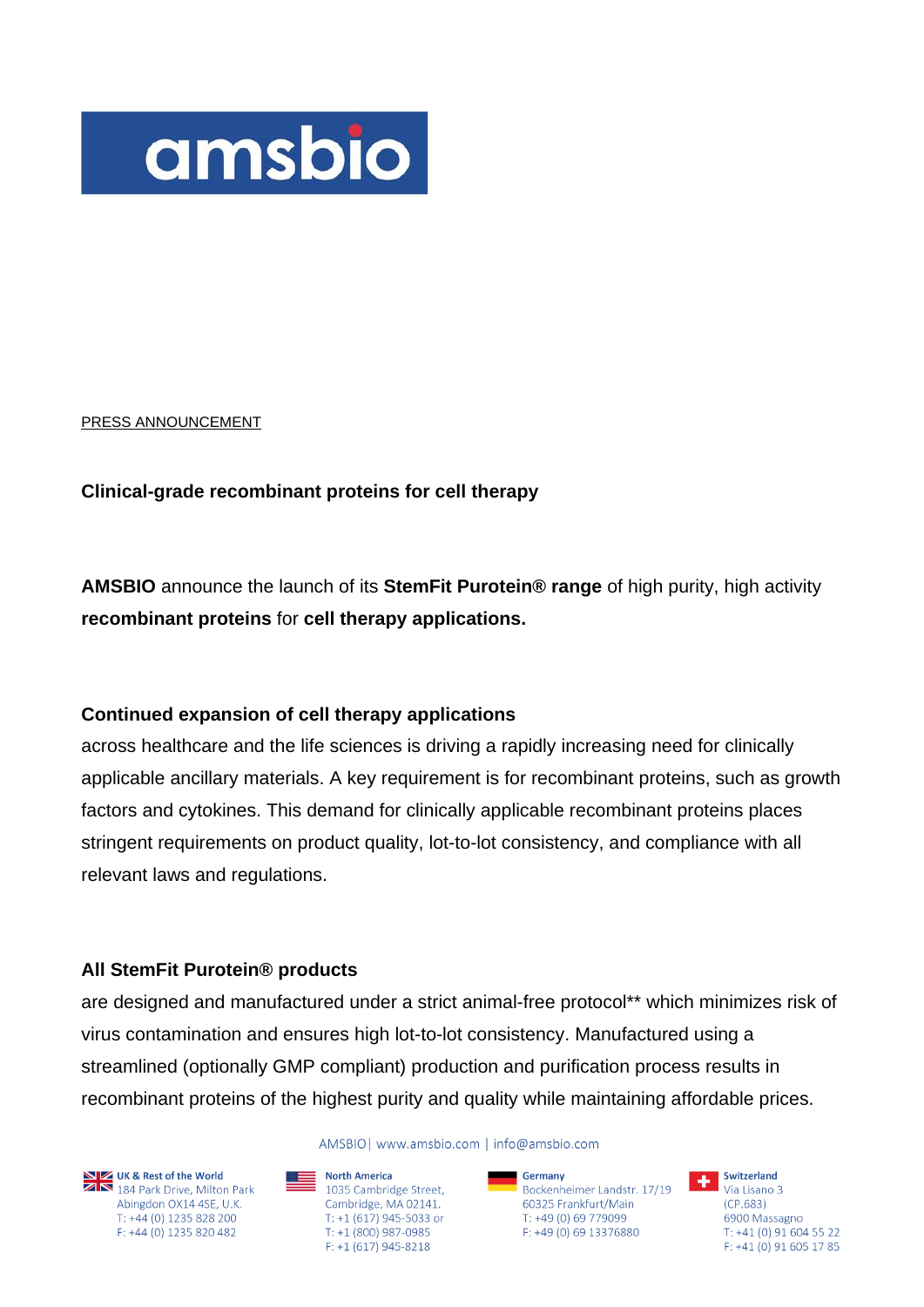The StemFit Purotein® range includes recombinant proteins that play key roles in differentiation of ES and iPS cells into liver, pancreas, kidney, heart, blood, and immune cells. Beneficially, StemFit Purotein® products are supplied in a 'ready-to-use' frozen liquid form which eliminates the time-consuming process of reconstitution while ensuring consistent results.

# **Purotein® products**

are fully compatible with the StemFit® range of xeno-free, chemically defined media which is proven to effectively maintain induced pluripotent stem cells (iPSCs) and embryonic stem cells (ESCs) under feeder-free conditions during the reprogramming, expansion and differentiation phases of stem cell culture and growth medium.

# **For further information**

on the StemFit Purotein® range of recombinant proteins for cell therapy applications please visit www.amsbio.com/stemfit-purotein-recombinant-proteins/ or contact AMSBIO on +31- 72-8080244 / +44-1235-828200 / +1-617-945-5033 / [info@amsbio.com.](mailto:info@amsbio.com)

# **AMS Biotechnology**

Founded in 1987, (AMSBIO) is recognized today as a leading transatlantic company contributing to the acceleration of discovery through the provision of cutting-edge life science technology, products and services for research and development in the medical, nutrition, cosmetics, and energy industries. AMSBIO has in-depth expertise in extracellular matrices to provide elegant solutions for studying cell motility, migration, invasion, and proliferation. This expertise in cell culture and the ECM allows AMSBIO to partner with clients in tailoring cell systems to enhance organoid and spheroid screening outcomes using a variety of 3D culture systems, including organ-on-a-chip microfluidics. For drug discovery research, AMSBIO offers assays, recombinant proteins, and cell lines. Drawing upon a huge and comprehensive biorepository, AMSBIO is widely recognised as a leading provider of high-quality tissue specimens (including custom procurement) from both human and animal tissues. The company provides unique clinical grade products for stem cell and cell therapy



**NIZ UK & Rest of the World**<br>**ZIN** 184 Park Drive, Milton Park Abingdon OX14 4SE, U.K. T: +44 (0) 1235 828 200 F: +44 (0) 1235 820 482

AMSBIOI www.amsbio.com | info@amsbio.com

North America<br>1035 Cambridge Street, Cambridge, MA 02141. T: +1 (617) 945-5033 or T: +1 (800) 987-0985  $F: +1(617)945 - 8218$ 

Germany Bockenheimer Landstr. 17/19 60325 Frankfurt/Main T: +49 (0) 69 779099 F: +49 (0) 69 13376880



6900 Massagno T: +41 (0) 91 604 55 22 F: +41 (0) 91 605 17 85